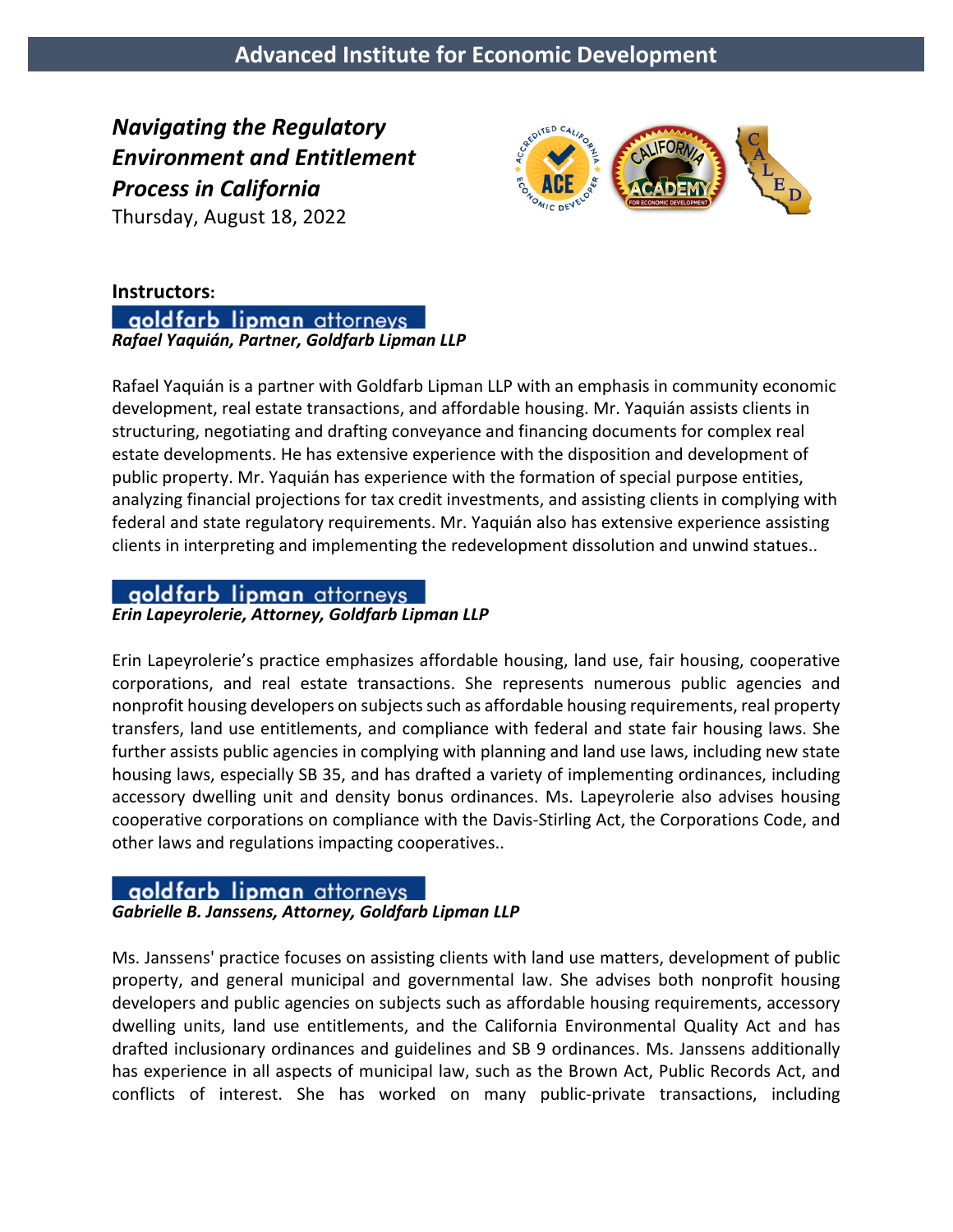# **Advanced Institute for Economic Development**

redevelopment projects and affordable housing development, and has drafted disposition and development agreements, purchase and sale agreements, development agreements, loan agreements, and regulatory agreements. In her capacity as an agency attorney, Ms. Janssens has provided legal advice to Planning Commissions, City Councils and Boards of Supervisors..



#### *Jennifer Ott, Assistant City Manager, City of Hayward*

Jennifer Ott, has over 20 years of experience in city management, housing, economic development and real estate development and transactions, including with numerous private and public entities on complex, large-scale projects. She is currently Assistant City Manager for the City of Hayward, and oversees the Development Services, Public Works and Utilities and Maintenance Services Departments, as well as the Economic Development, Housing and Community Services Divisions within the City Manager's Office. She also manages the disposition and development of over 200 acres of former 238 Caltrans properties now owned by the City. Previously, Jennifer worked as the Director of Base Reuse and Transportation Planning for the City of Alameda responsible for managing the reuse and redevelopment of the 900-acre former Naval Air Station and as a Vice President for Economic & Planning Systems, a real estate economics and land use policy consultant firm.

### **Course Description:**

This advanced course in navigating the regulatory environment and entitlement process will provide students with a detailed understanding of the various regulatory issues that most economic development practitioners in California face. A focus on CEQA and how to interface with state agencies will be included in the instruction. The session will also provide an overview of state and local governmental agencies' regulatory process including the resources available to assist with resolving permitting issues. In addition, the course will highlight best practices in the field that streamline the permit process and improve a community's regulatory climate.

## **Course Core Competencies:**

- Overview of regulatory issues most relevant to economic development practitioners
- CEQA from an economic developer's perspective
- Overview of state and local governmental regulatory permit processes and effective strategies to interface these agencies
- Use of third-party facilitators to resolve permitting issues
- Best practices that streamline the permitting process